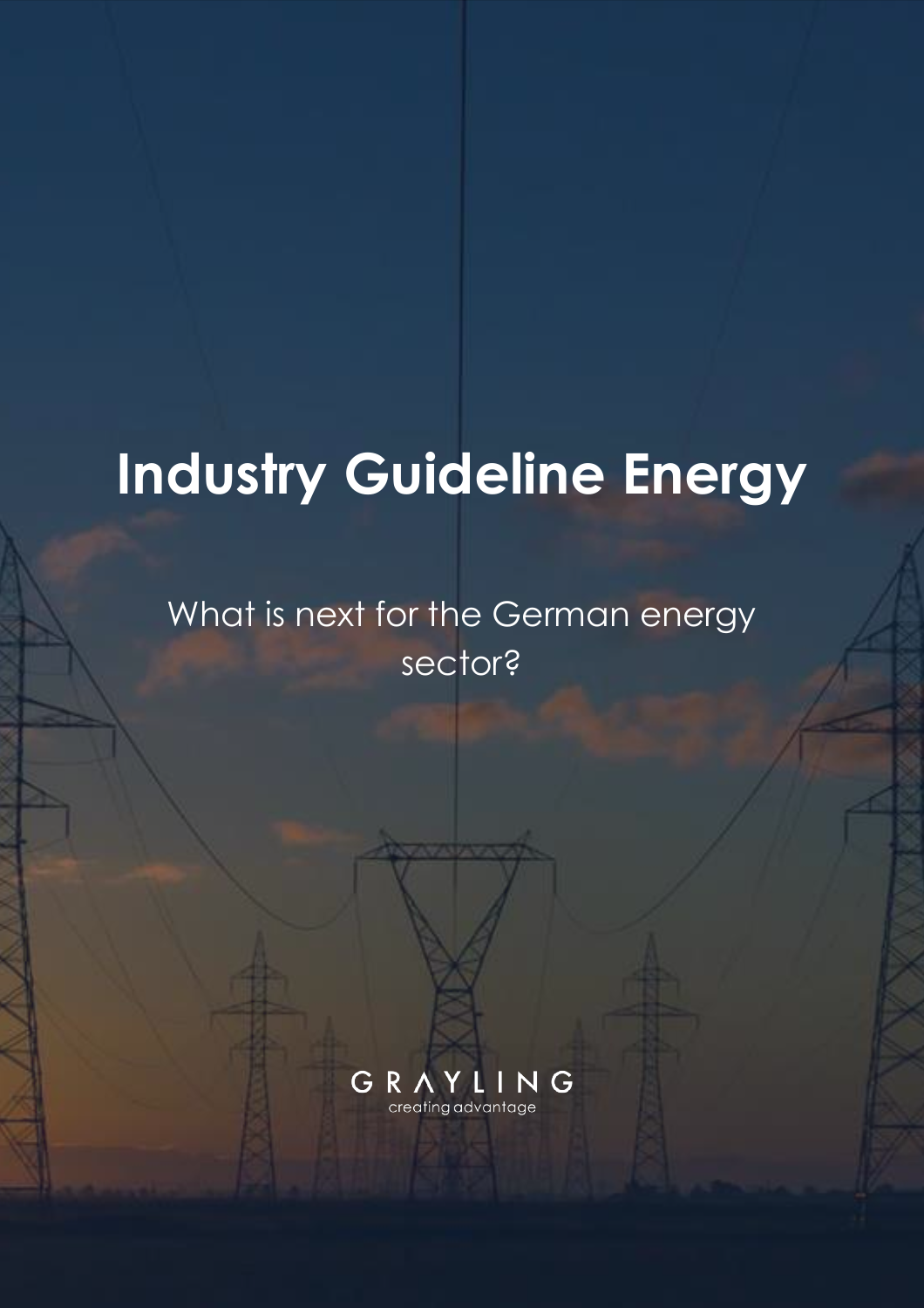The 2021 German election had climate protection placed centre stage. Following the results, three parties are about to forge a governing coalition. It is expected they will continue to put a noticeable emphasis on energy and environmental policies and set Germany on a course of cutting-edge innovation in climate friendly technologies, e.g., green hydrogen over fossil fuels. Alas, surging global wholesale energy prices have proved an obstacle to this objective and have quickly emerged as one of the primary political worries. Parties disagree over solutions, yet Germany might have to adapt its strategy to phase out coal and reduce fossil fuels such as natural gas for the time being.

#### **Next German government – the negotiation period**

Current negotiations confirm climate and energy policies remain among the most pressing issues. There is an agreement firstly to revise relevant legislation next year, aiming at a new energy market design that helps curb energy costs, and to draft an emergency plan, both of which are in line with the core priorities for Green and Lib Dem voters (both parties being part of the next German government).

To kickstart the expansion of **renewable energies** Germany is busy identifying the bureaucratic hurdles to be overcome, among them cutting red tape to promote fast permissions in extending onshore and offshore wind plants. Other Green postulates include expanding **solar energy** solutions across all sectors. On ETS, all parties pledge to revise the scheme according to the EU's **"Fit for 55"** plan to reduce net emissions by 55% by 2030 – ideally employing a broad range of technologies.

**Transport** is another key area, yet the memo envisages a soft target of "earlier than" the 2035 EU deadline for all new cars to be emission free. That's including **e-powered cars,** since all parties plan to turn Germany's powerful automotive sector, with its handful of major players plus thousands of medium-sized suppliers, into a global e-mobility leader. Public transport, on the other hand, is to be expanded using **intelligent transportation systems** for individual transport.

#### **What's next for business?**

There is a **cross-party consensus** that politics needs to address the sharp increase of energy prices already threatening post-pandemic economic recovery. Yet national solutions will only carry us so far and businesses are closely watching the ongoing diplomatic conflict with Russia over the gas pipeline **Nord Stream 2**. While the Green Party seeks to prevent the still pending EU permit, the Social Democrats, backed by future-Chancellor Olaf Scholz, continue to approve the project.

It is obvious that the profound transformation of the energy sector towards a greener future yields significant opportunities and financial incentives for a broad range of industries. Yet it is also true that the transformation is **challenging for the existing automotive supply chain**, with experts estimating that battery-powered vehicles need 80% less parts than traditional cars and need less servicing.

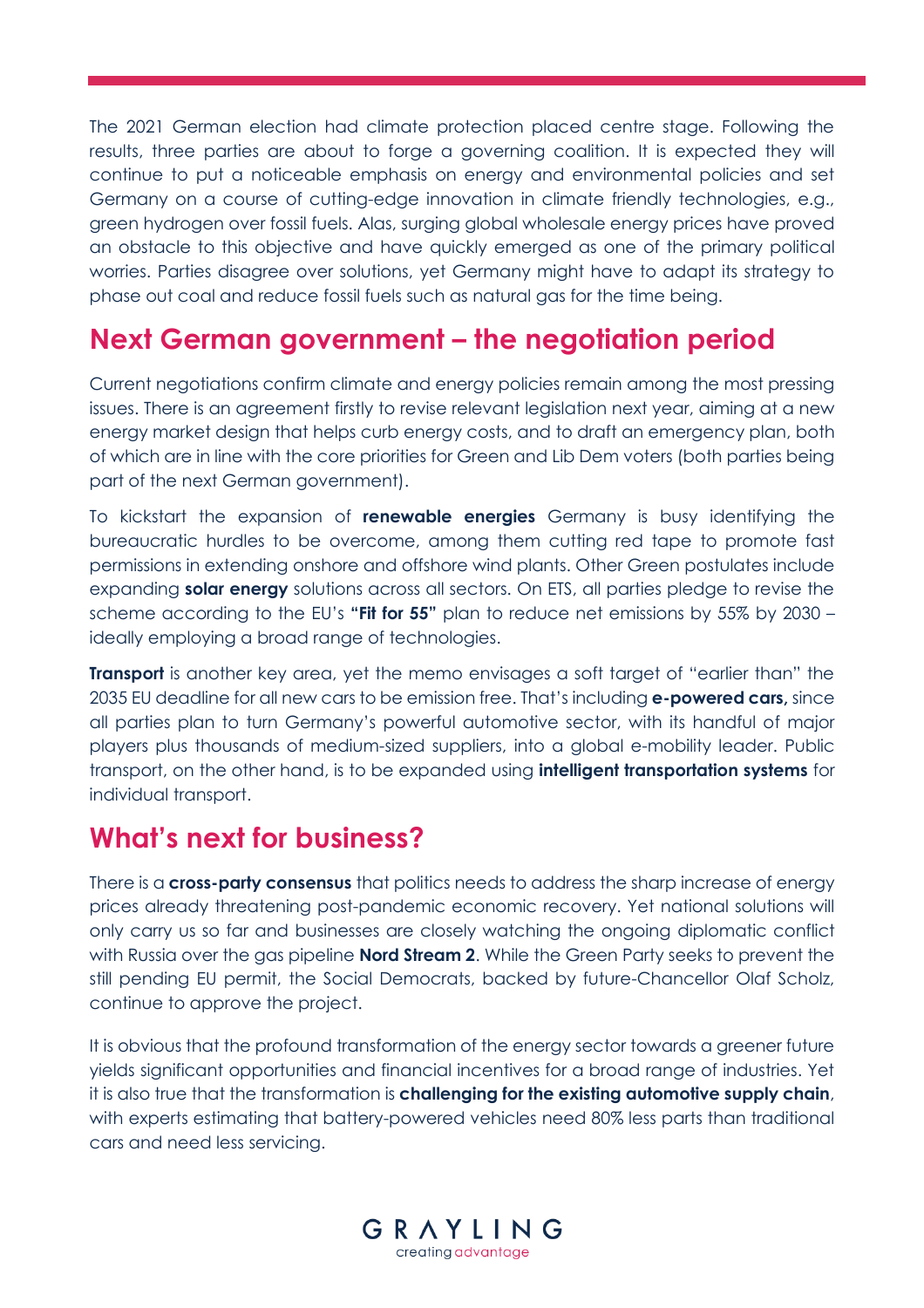#### **Nord Stream 2 and the issue of gas imports**

The first of the two 1230-kilometre stretches of gas pipeline Nord Stream 2 connecting Russia and Germany under the Baltic Sea has now been filled. The demand for gas in Germany is climbing, amid a looming supply and pricing crisis. The Kremlin had signalled its intention to cut additional gas deliveries until regulatory approval for Nord Stream 2 is granted. Both of the smaller German parties that will be part of the next government, LibDems and the Greens, are considered harsh critics of the German-Russian project, while the Social Democrats have traditionally backed it. However, **the levers of the German regulator are not particularly manifold:** even if they refused approval, the Nord Stream 2 operator would have to pay only a manageable penalty payment, which Gazprom may accept and feed in gas regardless.

This conflict is not explicitly mentioned in the current government coalition draft.

### **Impact on German industry**

High gas prices may affect whole production lines, as has happened to British ammonia plants whose fertiliser production has momentarily been halted. Furthermore, with gas prices pegged to oil prices, the effects, which are spilling over to other industry sectors and towards end consumers, have the potential to upend Germany's so far unwavering decision to phase out their coal-based electricity generation and slow the country's path towards a greener energy mix.

#### **What will politics decide?**

The current gas crisis, triggered by soaring prices globally, once again highlights the crucial role of natural gas for the security of German energy supply. For a long time now, it has been clear that renewables alone will not fill the void; the contribution from wind and sun barely reaches half its potential given unfavourable weather conditions. Given limited political and technological options, it seems that Nord Stream 2 stands a good chance of being finalised.

As new reports show, the world's governments intend to produce twice as much oil, natural gas, and coal by 2030, as permitted under the Paris protocol targets. The Glasgow COP26, at which Germany is represented by the 'old' Merkel government, will again stress the importance of global solutions. Any new German government will have to assess future room for manoeuvre in order to safeguard the country's energy supply whilst keeping prices manageable and moving towards greener energy sources asap.

#### **Meanwhile in Brussels**

At the recent EU summit, Ursula von der Leyen stressed the EU's need for a "stable" source of energy to back renewable-generated energy. Her focus is on nuclear energy and natural gas to bridge the 'transition' to climate neutrality. One could interpret this as confirmation that the EU will indeed grant a sustainability label to nuclear power and